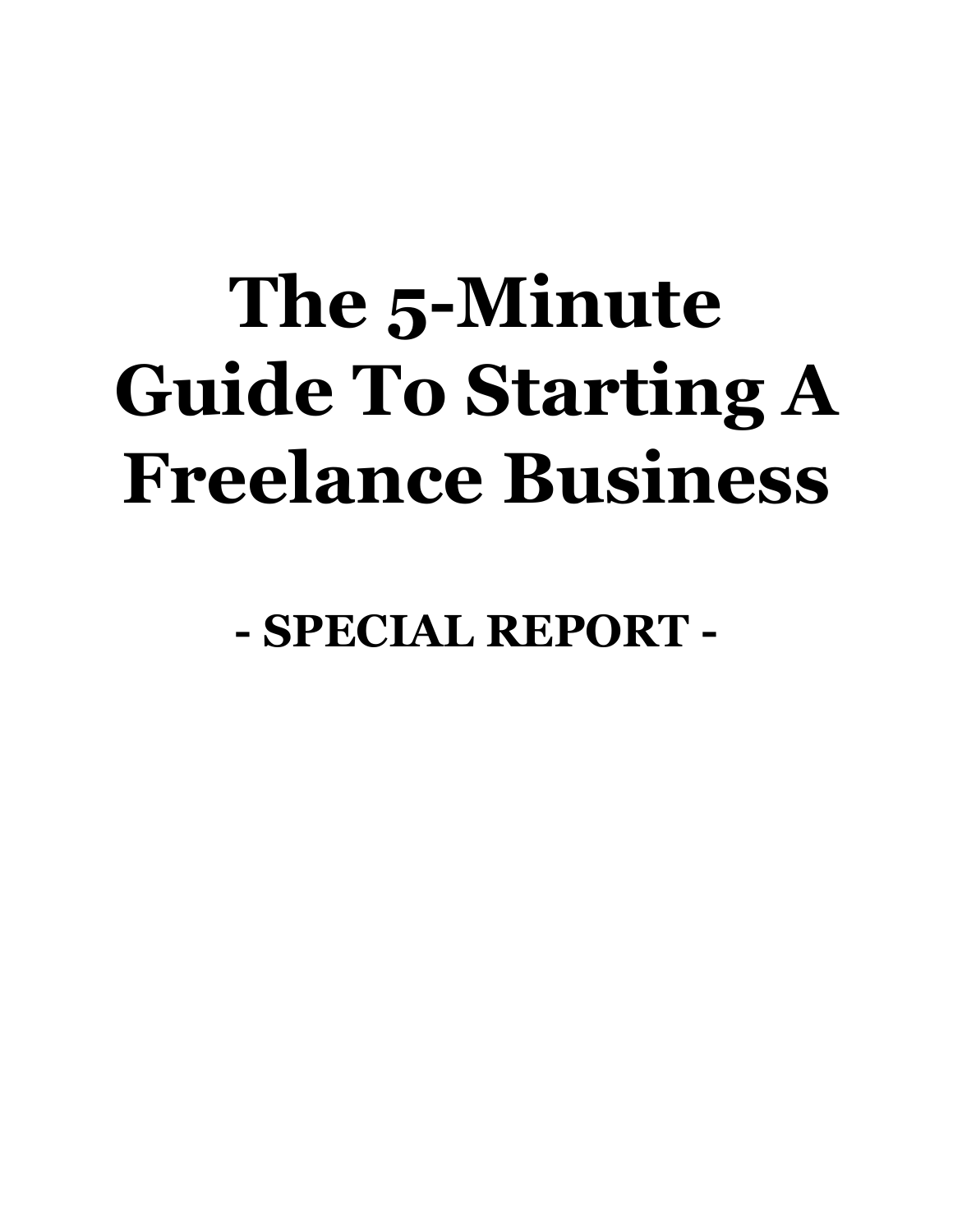Starting a freelance business can seem like a difficult venture. There are a plethora of things that need to be taken into consideration before you become a freelancer. Having a freelance business is not as easy as waking up, walking over to your desk, opening your laptop, and siphoning through a full inbox of emails while you sip your morning coffee. This guide will give you a quick and simple overview of everything that you need to know in order to start a successful freelance business.

Of course, it is important to remember that you can do all of this part-time, you do not have to be a full-time freelancer straight away! It would probably even be beneficial if you could set the foundation for your freelance business, before leaving the security of regular work and embarking on your freelance adventure.

We will begin with a massive disclaimer: starting a freelance business is hard work, but once you put in the effort the rewards are incomparable. The first thing to think about when starting a freelance business is what you actually want for your life. When you become a freelancer, your whole life will change. You will need to revaluate what you want for your life. You are now in control of your work-life balance. a recurring theme of freelance work is making choices. You get to make them all, so make good ones.

Being in control of your work-life balance means that you get to decide when you work and for how long. If you only want to work three hours per day (and you can withstand this financially) then you can—you are the boss. You will get to determine how long you spend working and how long you spend relaxing. This means you will also be in control of how many projects you undertake and when you work on them. You should set some goals, not only for your business but also for your life.

So, you will then need to figure out what your service will be. Your service will be the product of your business, so it should be a combination of your skills, interests, and passions. There are so many options for freelancers, there is bound to be something that suits you. At the end of the day, however, it should be something that you are good at and that you enjoy doing—this will make your business so much easier.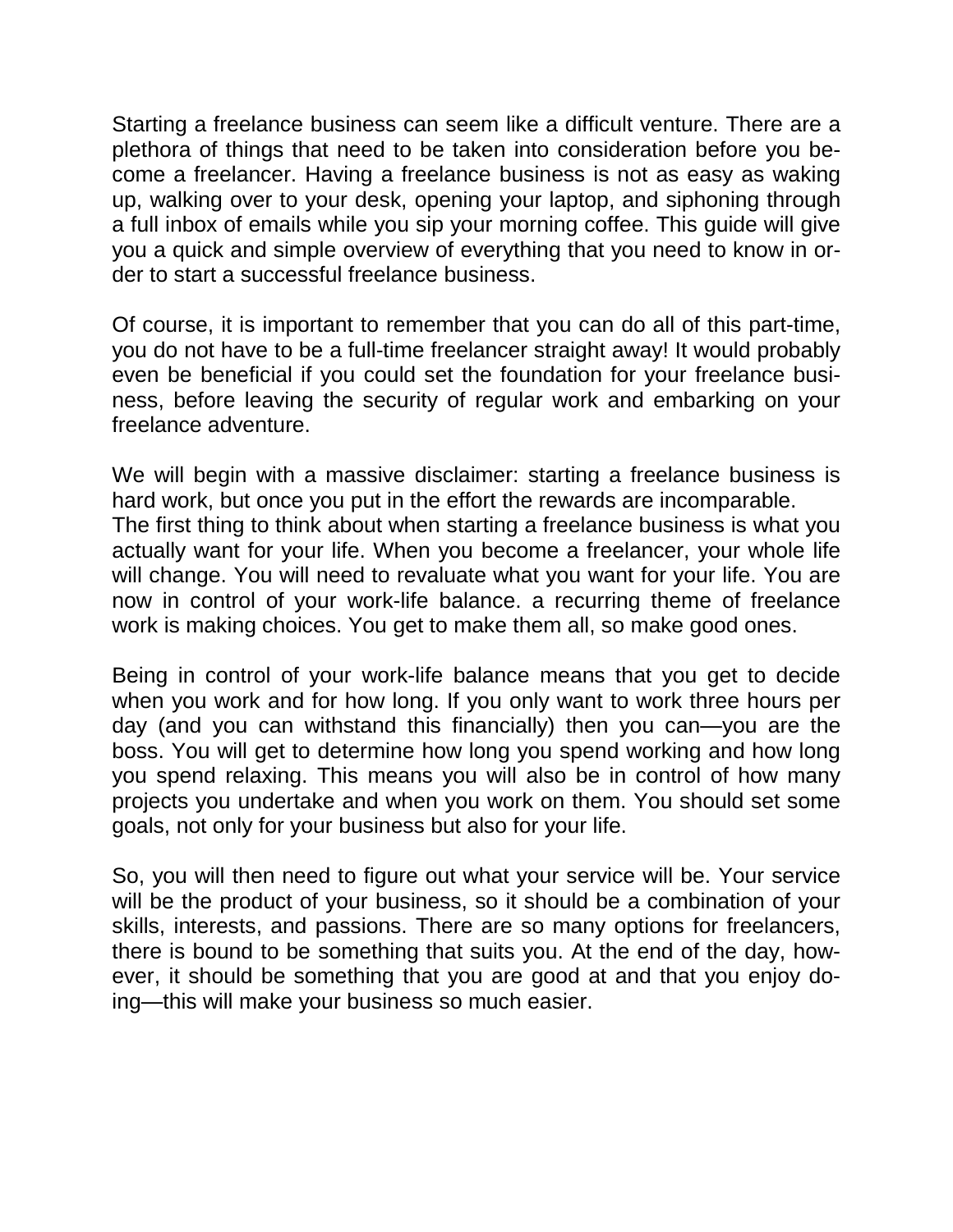Once you have determined your business type, you will have to do intensive research. Things that you will need to research include your service, your competition, your income goals, who your clients are, where to find your clients and how to understand your clients in order to market your business effectively towards them. Doing effective research will set your business up for success. Understanding the environment in which you will be operating is essential to making sure that you will not be wasting your time with your efforts: there will be a place in the market for your freelance business, you just have to carve it out and put in the work.

Then you are going to have to work out any legal elements that need to be sorted out. Taxes? Business registration? Contracts? Rules and laws vary, so, please do your research to ensure that you are operating legitimately. Once you have finished the research phase you can start working. But where will you find your clients and how will they know about you? If you do not have much experience it can seem like a challenge. But you need to get going! Your initial primary goals should be getting experience and, hopefully, retaining clients. There may be some trial and error but that is okay! Do not be afraid to fail, be afraid not to change your practices based on the results you have got.

You should, of course, build up a web presence and exist within the community of your audience. This means joining the social media platforms that your clients use and interacting with them. Use social media to your advantage; interact and build a positive reputation within your wider industry. This may not seem like something that seems important, but it is the twenty-first century, your online reputation will be everything to the success of your business. Your clients should be able to easily find and contact you to enlist your services. If no one knows that you exist, how can you expect to be successful?

Freelance experience can be hard to get, and you may have to accept a lower pay rate or undertake projects that you, ideally, would not take. This is temporary. Once your business is stronger, you will be able to charge more and be more selective about your projects. But, to begin with, you must remember that any experience is a good experience. It is still honing and improving your skills while getting your business out there for your clients to discover.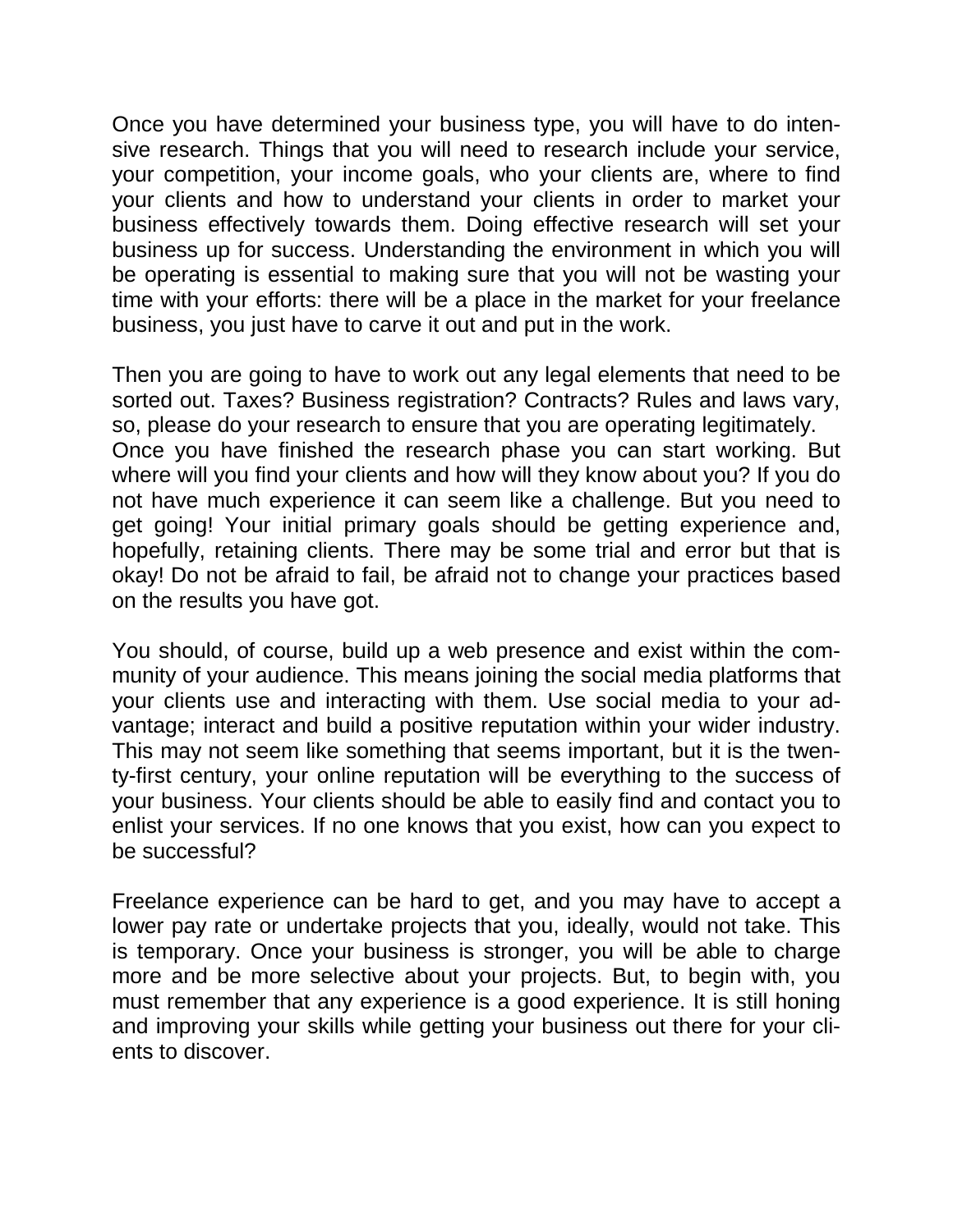There are a lot of places where you can get freelance experience. You just need to find the ones that are best for you and your clients. Different places will yield different responses and different levels of success. Trawl platforms dedicated to connecting freelancers with clients, contact your dream clients personally; do whatever needs to be done in order to succeed.

But if this is not working effectively, and there is a chance that your business will be slow to start, you may need to edit your portfolio. There is no one size fits all approach to portfolios. It will depend, not only on your business type but also on your audience.

First of all, for a freelancer, a portfolio is a kind of resume or CV. They are not one and the same, but your portfolio should include elements of your education, skills, and experiences. More importantly, however, it needs to contain examples of your work. But what kind of work should you include and how do you get more examples?

If building a portfolio is your goal, you could try and take projects for a lower fee, simply to build it up. Or just do things that you enjoy. Your portfolio does not need to have a million different projects; be more selective, use powerful excerpts, or include results-driven evaluations or expositions.

A portfolio should contain several things. Firstly, and most obviously, examples of your work. Secondly, an about page. Clients will what to know who they are working with and why they should work with you. Write up a compelling biography that encompasses your skills, education, and personality—it should share why you are the best choice for your clients.

Thirdly, what your services specifically are. You can list your packages, your services, and your products—whichever works best for your business. Fourthly, you will need to include a contact page. Having a few methods for your clients to get in contact with you, preferably with a call to action, is essential. Most of all, your portfolio should be professional; it should be targeted towards your clients and shine a light on why you are the only choice for them.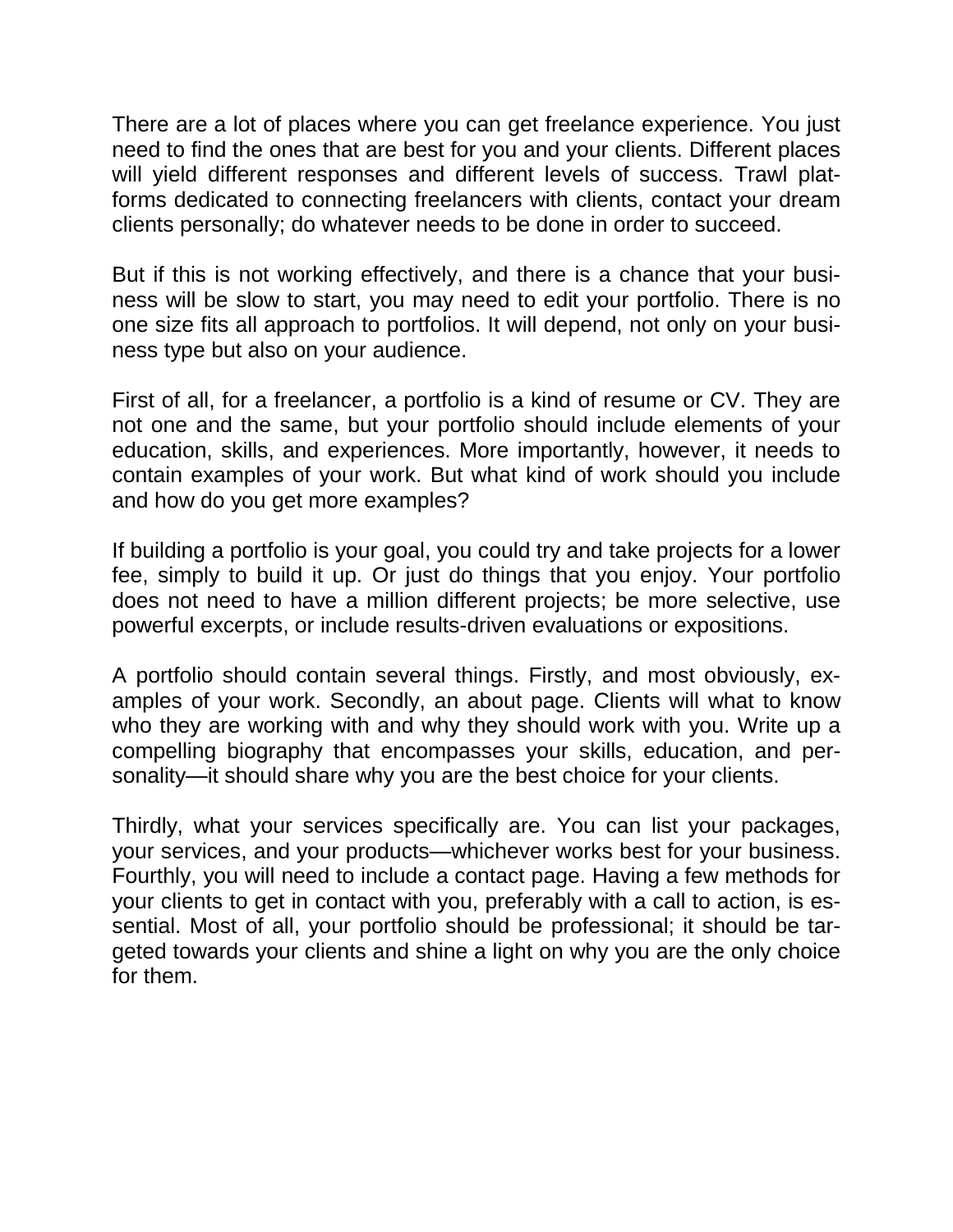Once you have built a portfolio, you will need to determine how to value your work and your time. Repeat after me: my work is valuable, and I deserve to be compensated fairly for my time. This simple statement is something that you will need to keep in mind throughout your business. Pricing your work can seem difficult. If you are unsure, research your competition and analyze their pricing. You need to take into consideration your skills, experience, and the scope of the projects that you will be doing. When you are a new freelancer, you may have to accept a lower wage initially in order to gain experience and appeal to clients. You can update your pricing whenever you choose, and you can negotiate different rates with your clients, depending on their needs.

As a freelance business owner, you are going to need time management strategies. It can seem like a weird, or superfluous, thing to think about. But a mistake too many freelancers make is overlooking this and getting caught up in enjoying their freedom. Not having a boss is definitely a bonus, but if you are used to someone looming over your shoulder pressuring you into being productive it can be a shock to the system. Determine some time management, and project management strategies that work for you. If you find that they do not work, change them.

A brief warning to the fact that you should be careful of working for free. Some clients will take advantage of your generosity and try to get more work than you agreed upon. You should stand firm with your boundaries and revaluate. Do not be afraid to stop working with someone if you do not have a good professional relationship. Just like in regular work, do not be afraid to cut ties with a client who does not value you, your work, and your time as they deserve to be valued. Remember, exposure will not pay your bills.

Finally, after a lot of hard work, you will get to a phase where you feel ready to scale your business up. Once you're your business is properly up and running, there are many ways that you could grow your business. The first and most obvious form of growth will be your ability to move to full-time freelance work (if you have not already). Being able to freelance full-time is a hallmark of success for a freelancer.